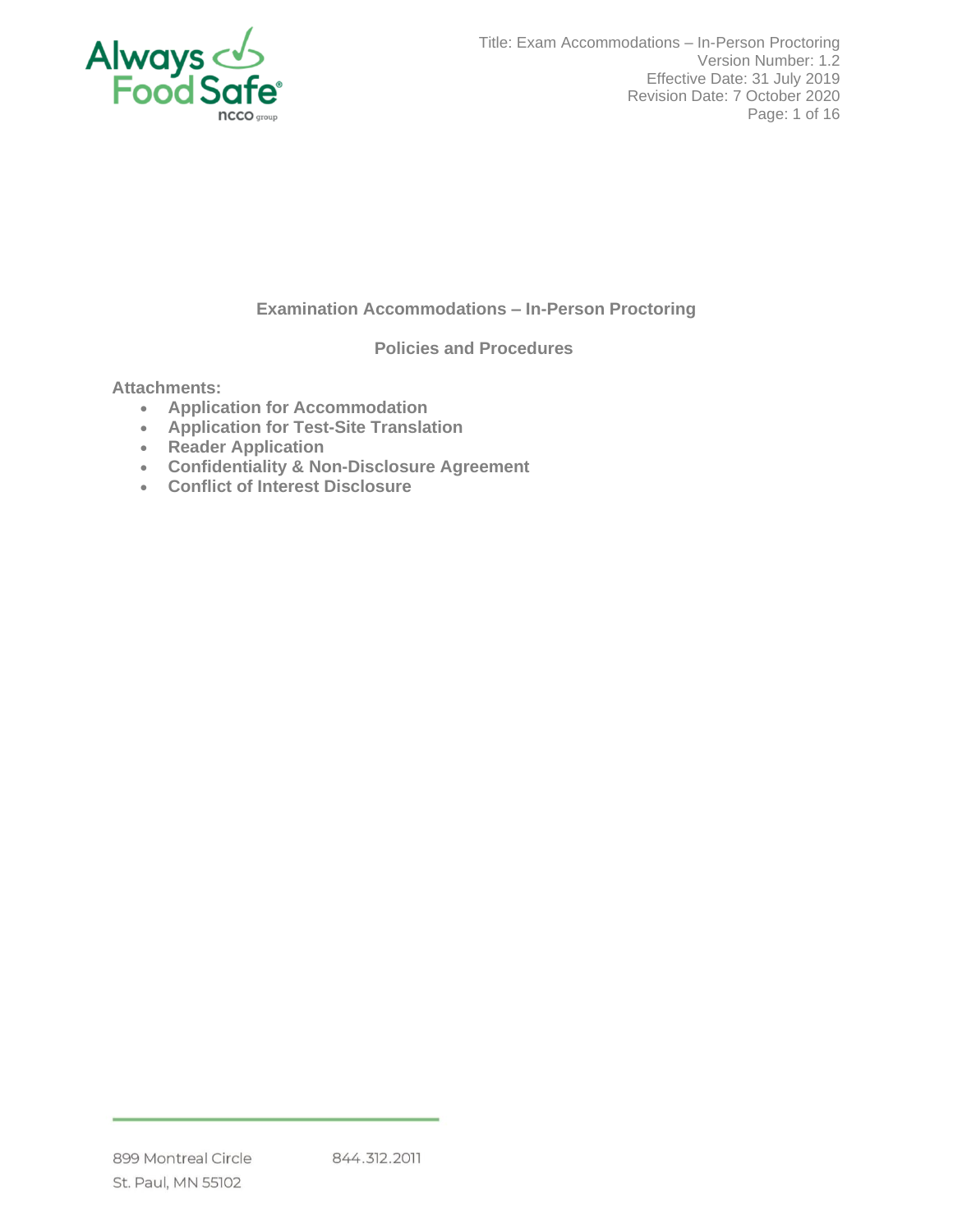

## **Examination Accommodations – Policies and Procedures**

### **Policy**

It is the policy of The Always Food Safe Company LLC to fully comply with all state and federal laws concerning accommodating candidates in accordance with the Americans with Disabilities Act (ADA).

### *The Always Food Safe Company will never discriminate among candidates as to age, gender, race, religion, ethnic origin, sexual orientation, or disabilities.*

### *Definition*

An employee or prospective employee with a disability (ADA description), is a person who:

- Has a mental or physical impairment that substantially limits a major life activity
- Has a history or record of a substantially limiting impairment
- Is regarded as having a substantially limiting impairment

## *Proof of Disability*

• Reasonable documentation from a qualified individual's physician, licensed healthcare practitioner, or other appropriate professional describing the disability and why an accommodation is necessary.

## Reasonable Accommodation

Reasonable accommodations create a more level playing field for candidates in the testing environment. If a candidate with a disability wishes to take our examination, they may request a special accommodation.

The Proctor must accommodate all candidates that present, in advance, documented disabilities and allow them sufficient time to become knowledgeable with the navigation and use of the online examination.

### **It is important to note that it is the examinee who is responsible for submitting all requests for exam accommodations and these must be done in advance of the exam.**

In the event of an examinee making a new request at the time of the exam, which has not been pre-approved, the examinee can either postpone the exam or take the exam without the requested accommodation. That decision should be taken by the examinee and is their own responsibility.

## *Accommodations may include:*

- Providing exam sessions in accessible locations
- Providing increased distance between a candidate and other candidates to reduce any distractions
- Allowing a qualified candidate to bring their own translation dictionary (for example, English-to-Spanish)
- Allowing a qualified candidate to arrange for a reader or language interpreter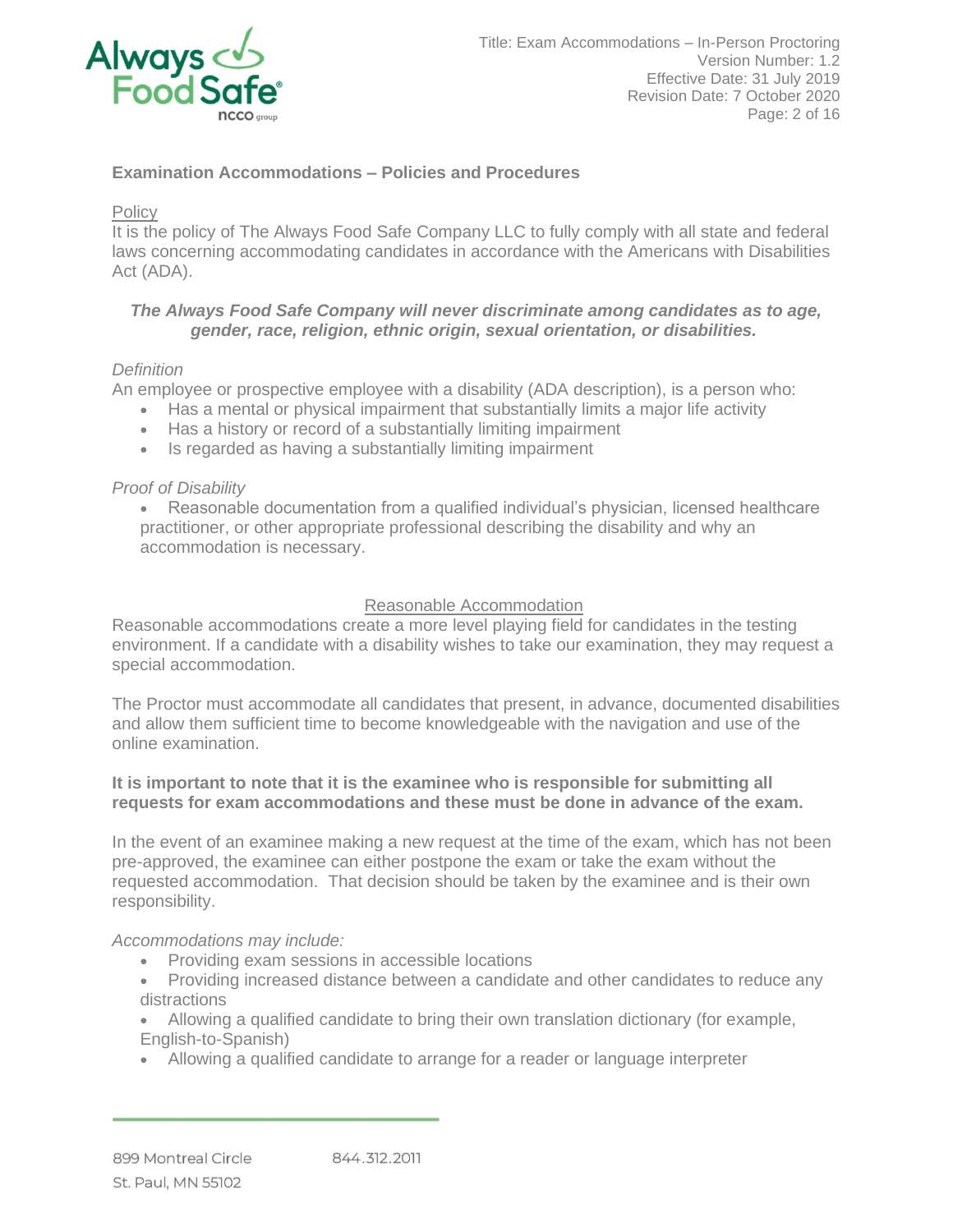

o Any qualified candidate who requires a **reader** must take the exam during a separate exam session or in a separate room to avoid disrupting other candidates. A co-proctor must be scheduled for the exam session to monitor the candidate and reader.

o Any qualified candidate who require a **translator** must take the exam during a separate exam session or in a separate room to avoid disrupting other candidates. A co-proctor must be scheduled for the exam session to monitor the candidate and translator.

- Arranging for a candidate to take the exam alone or in a separate room if available
	- o A qualified candidate may request to take the exam in a separate room to avoid distractions. This accommodation is allowable as long as ALL examinees are correctly proctored. This will usually be by the arrangement of a co-proctor and an additional secure, exam location nearby.
- Providing increased time to take the exam, up to one extra hour.
	- $\circ$  A qualified candidate whose disability causes them to work more slowly than other candidates should request an extended time period to complete the exam. This must be requested in advance and not when the candidate has run out of time at the exam.

• Allowing a qualified candidate to be permitted to bring special items into the testing room for medical purposes (such as food, drink, medication, sound devices, etc.).

## Proctor Roles and Responsibilities

The proctor has certain responsibilities which are detailed below:

- Inform all co-proctors of accommodation requirements before the exam session.
- Consult the request for **Exam Accommodation Application** form that will be sent prior to the exam and if required, ideally before the testing day, work directly and in a confidential manner with the candidate to plan for the following accommodations:
	- o Increased exam time
	- o Exam reader
	- o Sign language interpreter
	- o Translation requirements, translation dictionary or translation device use
	- o Specific spacing to help a candidate focus
- Ensure that all examinees during an exam session, including those in an isolated exam location, are appropriately proctored
- Ensure that the security of the examination is maintained

Proctors should consult with the Always Food Safe Company Compliance Department if they are unsure if an accommodation is appropriate.

In addition, a proctor will NOT:

- Provide an accommodation by revealing examination contents
- Provide an accommodation that could damage the integrity of the examination session or the examination itself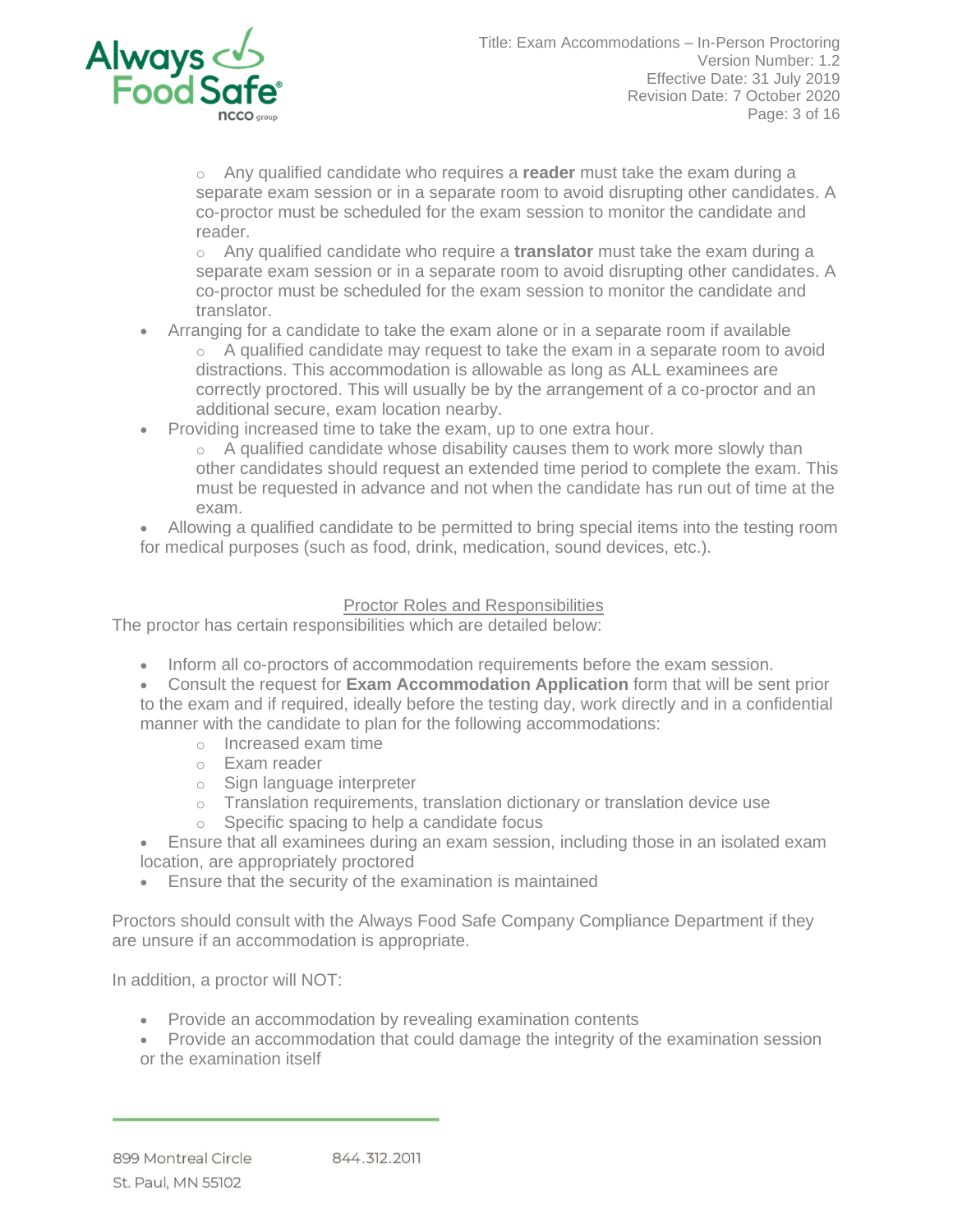

• Allow any individuals with a conflict of interest to provide an accommodation during the session

# Translation Requirements

Although English as a Second Language is not considered a disability under the ADA, we will allow a foreign language translator to assist examinees who need have the examination interpreted.

For the proctor, this is relevant to providing accommodations because there will be a need to have the translator and examinee in a separate location from the other examinees, so as to minimize distractions to the other examinees. In addition, they may require extra time to allow for each question to be translated and read out loud.

## Testing Centers

Any qualified candidate requiring an accommodation who takes the exam through a testing center must also adhere to the testing centers accommodation policies. These will be provided prior to the scheduled examination date.

If an accommodation that The Always Food Safe Company or the proctor recommends will not meet the examinee's needs, the examinee will need to explain why before alternate accommodation methods can be provided.

Please note that The Always Food Safe Company and the proctor do not need to provide an accommodation if by doing so would create an undue hardship.

If a candidate requires an accommodation that is not scheduled, they can reschedule their exam to arrange for the needed accommodation.

# **Procedures**

Requests for testing accommodations must be reasonable, approved, and based upon appropriate documentation, and **MUST** be arranged prior to the scheduled examination.

Candidates requiring reasonable testing accommodations must arrange this with the Always Food Safe Responsible Officer (Awards and Examinations) by submitting an **Exam Accommodation Application** form **at least 10 business days prior to the requested accommodation** for taking the Always Food Safe Food Protection Manager Exam.

The Always Food Safe Company will coordinate with an approved Always Food Safe Proctor selected by the candidate and respond via e-mail within **five business days** with an approval, denial, or modification request. As standard practice, all proctors MUST and WILL be notified of any examinee with special requirements prior to the examination date.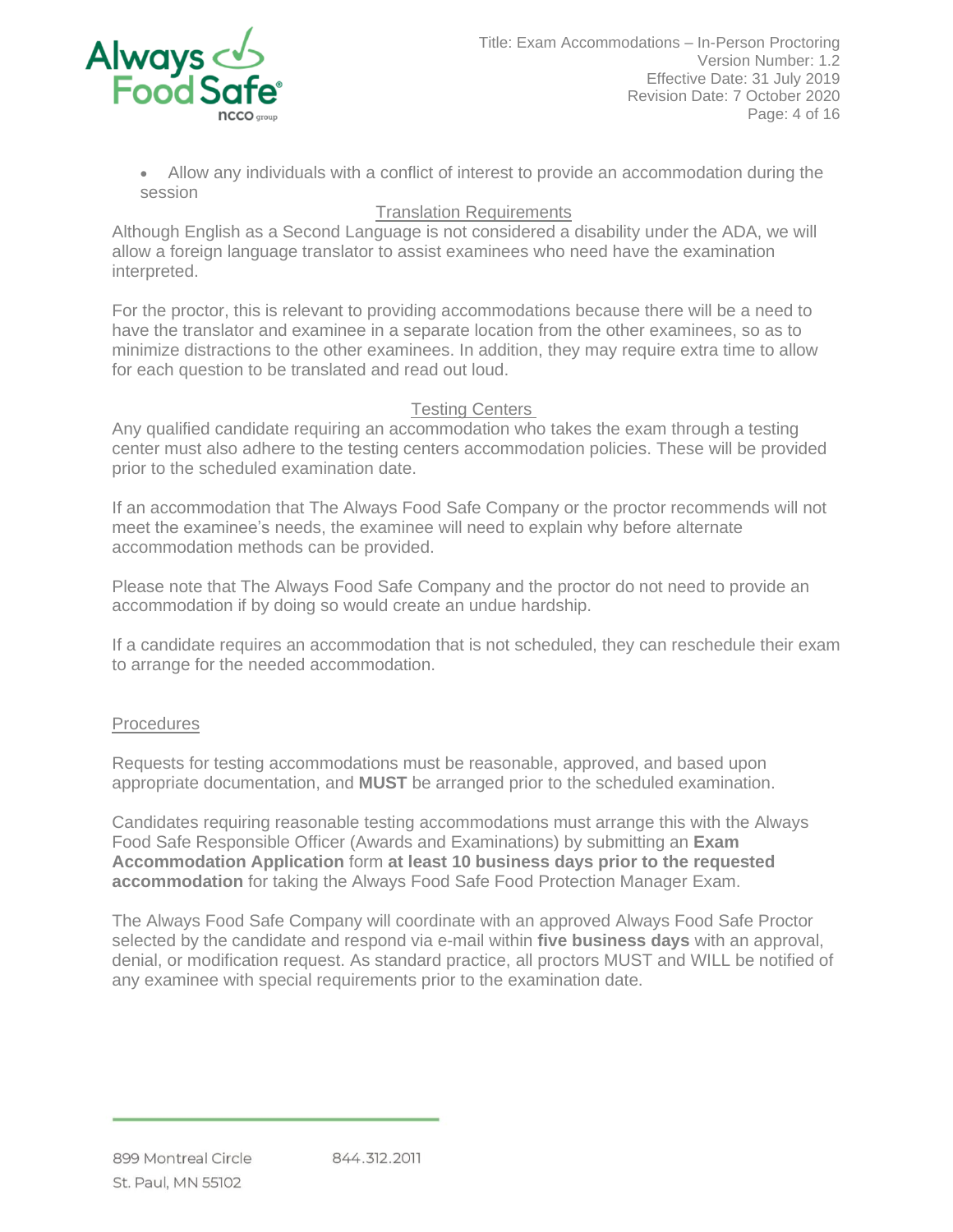

The qualified candidate is required to:

Provide Proof of Disability:

• Reasonable documentation from a qualified individual's physician, licensed healthcare practitioner, or other appropriate professionals, describing the disability and why an accommodation is necessary.

Detail the required accommodation options:

- Test Reader and/or Translator
- Secure their own test reader or translator, as needed.
- Ensure that the reader and/or translator signs an Always Food Safe

Company **Confidentiality and Non-Disclosure Agreement** and a **Conflict of Interest Disclosure**.

- Ensure that the reader completes a **Reader Application** form.
- Ensure that translators complete a **Test-Site Translation Application** form.
- Submit all of the above signed agreements to the proctor at the testing facility.

Although English as a Second Language is not considered a disability under the ADA, we allow a foreign language translator to assist candidates who need have the examination interpreted.

This is relevant to providing accommodations because there will be a need to have the translator and examinee in a separate location from the other candidates, so as to minimize distractions to the other candidates. In addition, they may require extra time to allow for each question to be translated and read out loud.

Candidates requiring reasonable testing accommodations must arrange this with the Always Food Safe Compliance Department by submitting an **Exam Accommodation Application** form **at least 10 business days prior to the requested accommodation** for taking the Always Food Safe Food Protection Manager Exam.

The Always Food Safe Company will coordinate with an approved, Always Food Safe Proctor selected by the candidate, and respond via e-mail within **five business days** with an approval, denial, or modification request.

The Proctor must accommodate all candidates that present, in advance, documented disabilities and allow them sufficient time to become knowledgeable with the navigation and use of the online examination.

*If a request is denied, the examinee may submit an appeal via the Complaints and Appeals Form within 30 days of the denial.*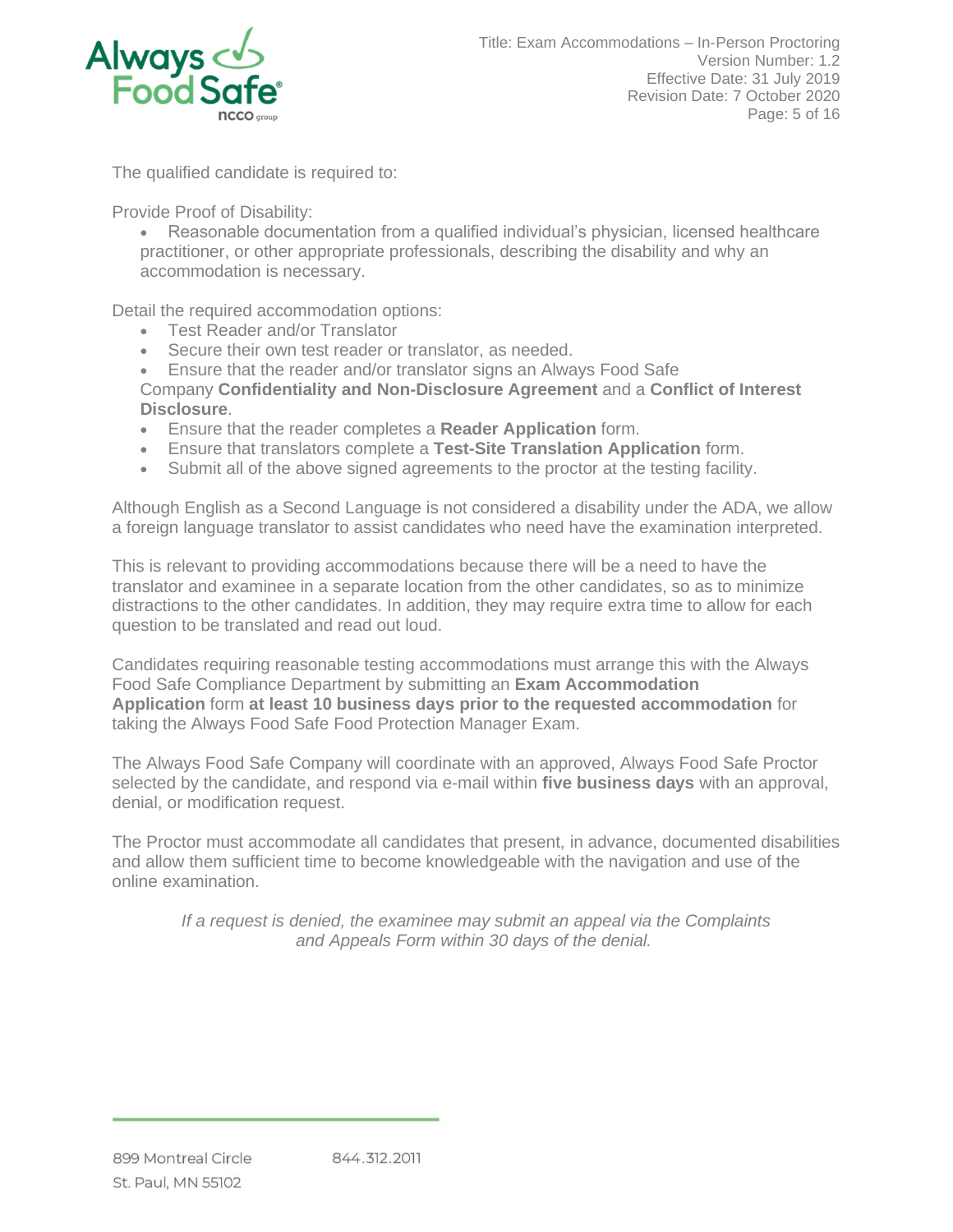

# **Exam Accommodation Application**

Please complete all **3 parts of this form** and submit it, along with all required documentation, to the **Always Food Safe Company at least 10 business days before the exam.**

The Always Food Safe Company will co-ordinate with an approved, Always Food Safe Test Administrator selected by the candidate, and respond via e-mail within five business days with an approval, denial, or modification request.

### **Part 1. Candidate/Examinee Information**

| Full Name:                |  |
|---------------------------|--|
| Phone Number:             |  |
| Email Address:            |  |
| Exam Session Date:        |  |
| <b>Exam Session Time:</b> |  |

## **Part 2. Accommodation Request**

(Select/tick all that apply)

- o Exam reader (fill out Reader Application form)
- o Test-site translation (fill out the Test-Site Translation Application form and provide relevant documentation demonstrating need)
- o Use of a translation dictionary (e.g., English-to-Spanish Dictionary)
- $\circ$  Reduced distractions (e.g., increased distance from other candidates or a separate room)
- o Handheld stress-relief item (e.g., stress ball)
- o Additional time
- $\circ$  Other (please specify)

Please ensure that all supporting documentation is attached to this form. If you are requesting to have a test-site language translator or wish to bring along a translation dictionary, you will need to provide documentation that demonstrates your need for this type of language assistance. Requests which are submitted without supporting documentation will not be processed and will not be approved.

Please provide as much information as possible. If you need advice, please contact a member of our team on 1-844-312-2011. Alternatively email Exam Support at: [exam@alwaysfoodsafe.com](mailto:exam@alwaysfoodsafe.com)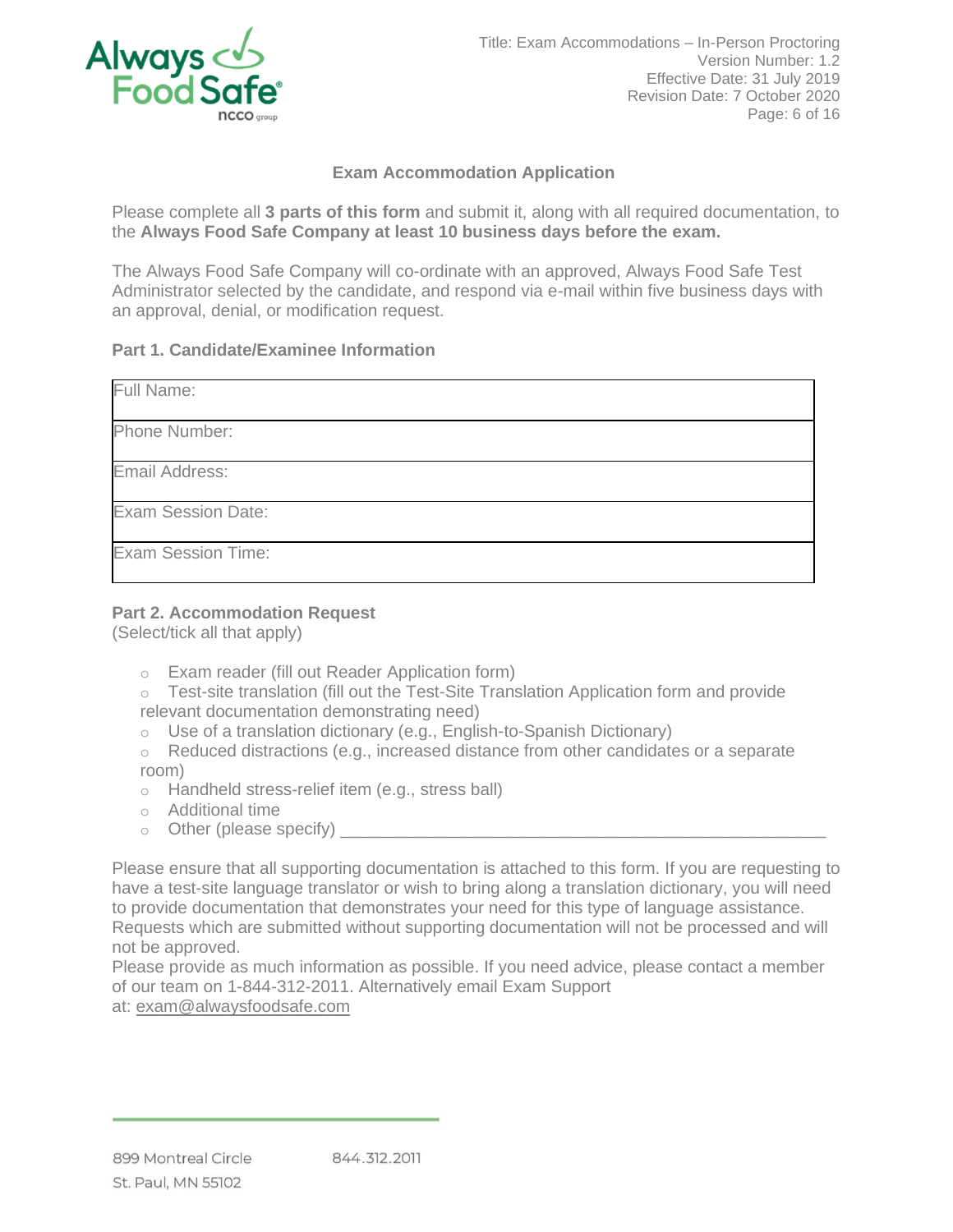

# **Part 3. Proof of A.D.A. Disability**

Please submit documentation of the disability (**not** required for candidates requiring translation dictionary or test-site language translation) that meets the following criteria:

- Includes candidates name, date of birth, date of diagnosis or most recent evaluation
- Written by a medical professional qualified to evaluate the disability
- States the specific diagnosis
- Is current, ideally dated within the past three months
- Incudes a detailed description of the limitations the disability places on the examinee

If more than one possible accommodation is available that will meet your needs, The Always Food Safe Company reserves the right to choose which accommodation will be provided. If an accommodation that The Always Food Safe Company or your proctor proposes will not meet your needs, you will need to explain why before alternate accommodation methods can be provided.

# **The Always Food Safe Company Use Only**

| Approved:        | Accommodation: |
|------------------|----------------|
| Not<br>Approved: | Reason:        |
| Date:            |                |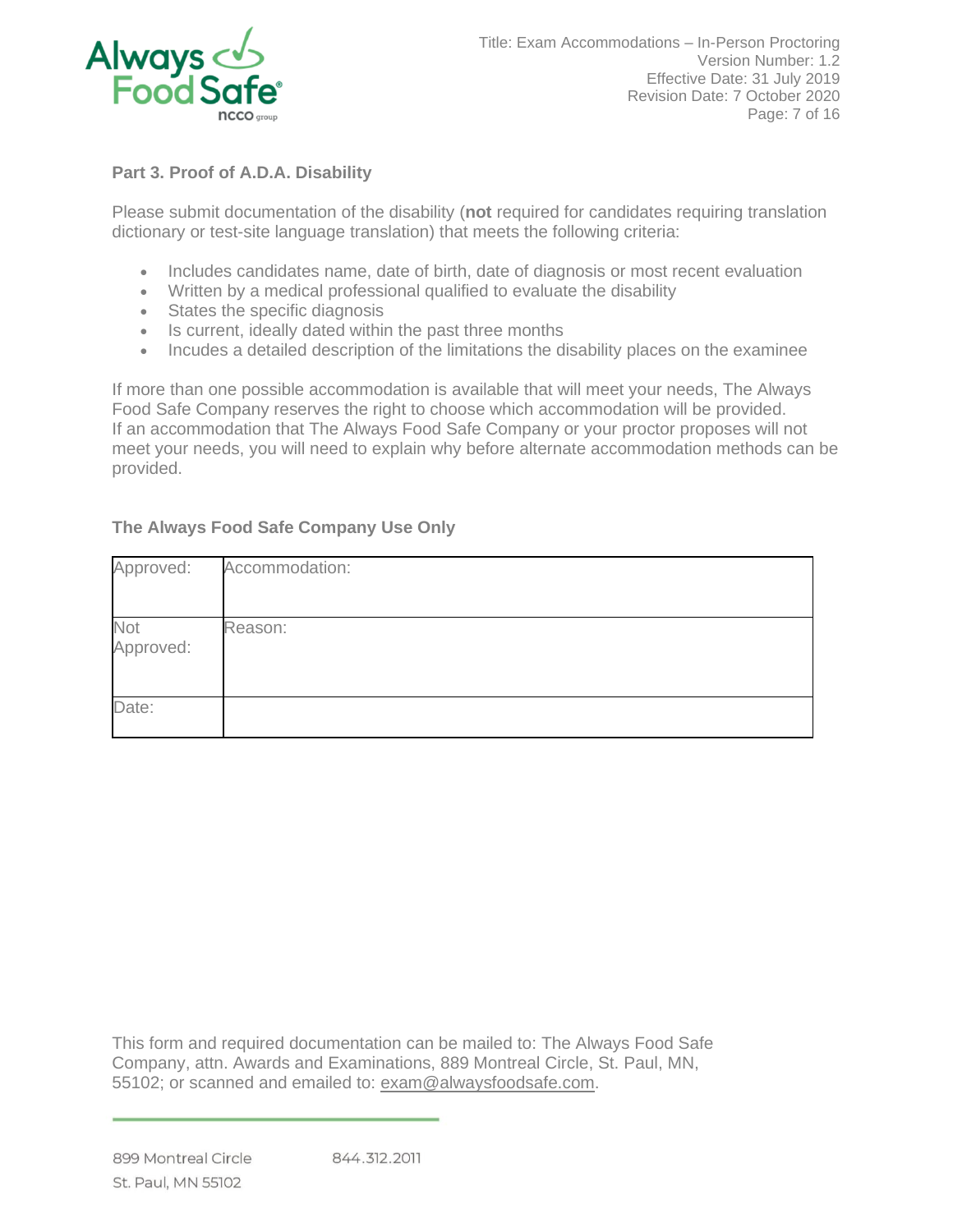

## **Reader Application**

A candidate with a disability that affects their reading may use a qualified and approved reader to read The Always Food Safe Company, Certified Food Protection Manager Exam during the exam session.

Please complete this form and submit it to the **Always Food Safe Company at least 10 business days before the exam.**

The Always Food Safe Company will co-ordinate with an approved, Always Food Safe Test Administrator selected by the candidate, and respond via e-mail within five business days with an approval, denial, or modification request.

#### **Reader Information**

| Full Name:     |  |
|----------------|--|
| Phone Number:  |  |
| Email Address: |  |

#### **Reader Requirements**

|                                                         | Agree | <b>Disagree</b> |
|---------------------------------------------------------|-------|-----------------|
| You have no personal relationship with the examinee     |       |                 |
|                                                         |       |                 |
| You are not a certified Food Protection Manager or      |       |                 |
| have an interest in food protection                     |       |                 |
| You will not provide cues or assistance to the examinee |       |                 |
| relating to the exam questions                          |       |                 |
| You have read and signed the Non-disclosure and         |       |                 |
| <b>Confidentiality Agreement</b>                        |       |                 |

If the chosen reader is not approved, the examinee may submit an appeal within **seven (7) days of notice** or may choose and submit an application for a different reader.

**Reader**

| Name (Printed) |  |
|----------------|--|
| Signature      |  |
| Date           |  |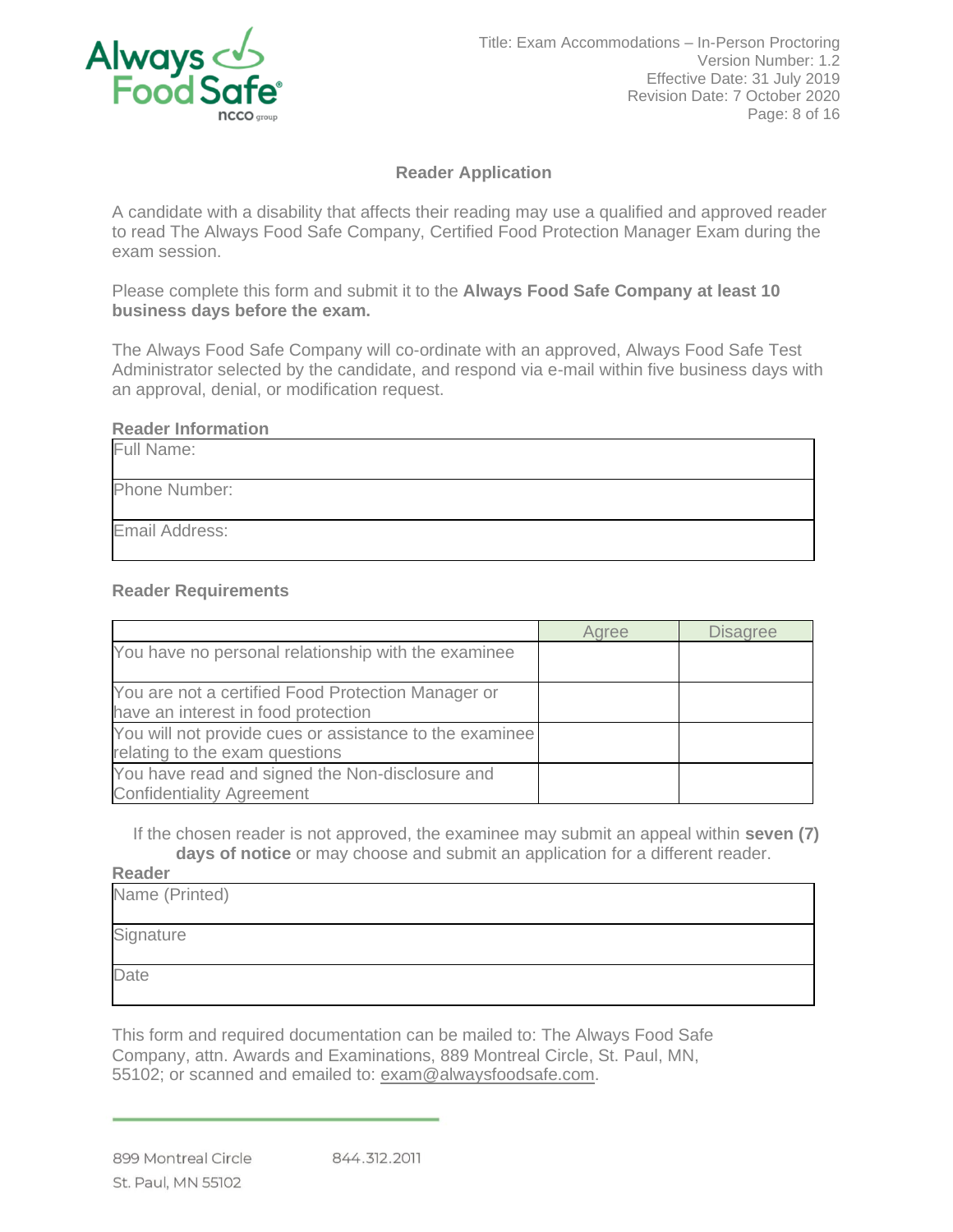

# **Test-Site Language Translation**

The purpose of this policy is to enable candidates with a limited proficiency in the English language to take the Always Food Safe, Certified Food Protection Manager Exam in the candidate's native language, using an approved translator.

### **Policy**

Candidates with a limited proficiency in English are able to **hire and pay** for a qualified and approved translator to translate the Always Food Safe, Certified Food Protection Manager Exam during the exam session.

A "*Qualified Translator*" is defined as an individual who is fluent is both languages with a recognized skill in translation and trained in the principles of objective exam administration.

### *The translator must fully complete the application form and be approved by the Always Food Safe Company before translating the exam for the qualified candidate, (examinee).*

The candidate and interpreter must comply with the policies and procedures listed below.

### **Procedures**

The following procedures describe the responsibilities of the candidate and the translator.

## Candidate Responsibilities

The qualified candidate is required to:

- Arrange for and compensate the qualified translator. The Always Food Safe Company is NOT responsible for any fees associated with the translation of the exam.
- The candidate is required to co-ordinate with the proctor and translator with regards to test-site translation, time, date and location of the exam.
- A candidate may choose to bring a dictionary to help translate words from English to the examinee's native language. The candidate MUST present the dictionary to the proctor for inspection and approval prior to the exam.
- Provide documentation that demonstrates your need for language translation assistance.

### 1. Submit an **Exam Accommodation Application** and a **Test-Site Translation Application** form

to the Always Food Safe Program Manager **a minimum of ten (10) business days before the exam session. Also be sure to submit documentation that demonstrates your need for language translation assistance.**

1. If the translator has previously been approved by the Always Food Safe Company to translate the exam within the last 12 months, they do **not** need to re-submit the signed application forms.

If the required translator is not approved, the candidate can submit an appeal within seven (7) days of notice or may choose and submit an application for a different translator.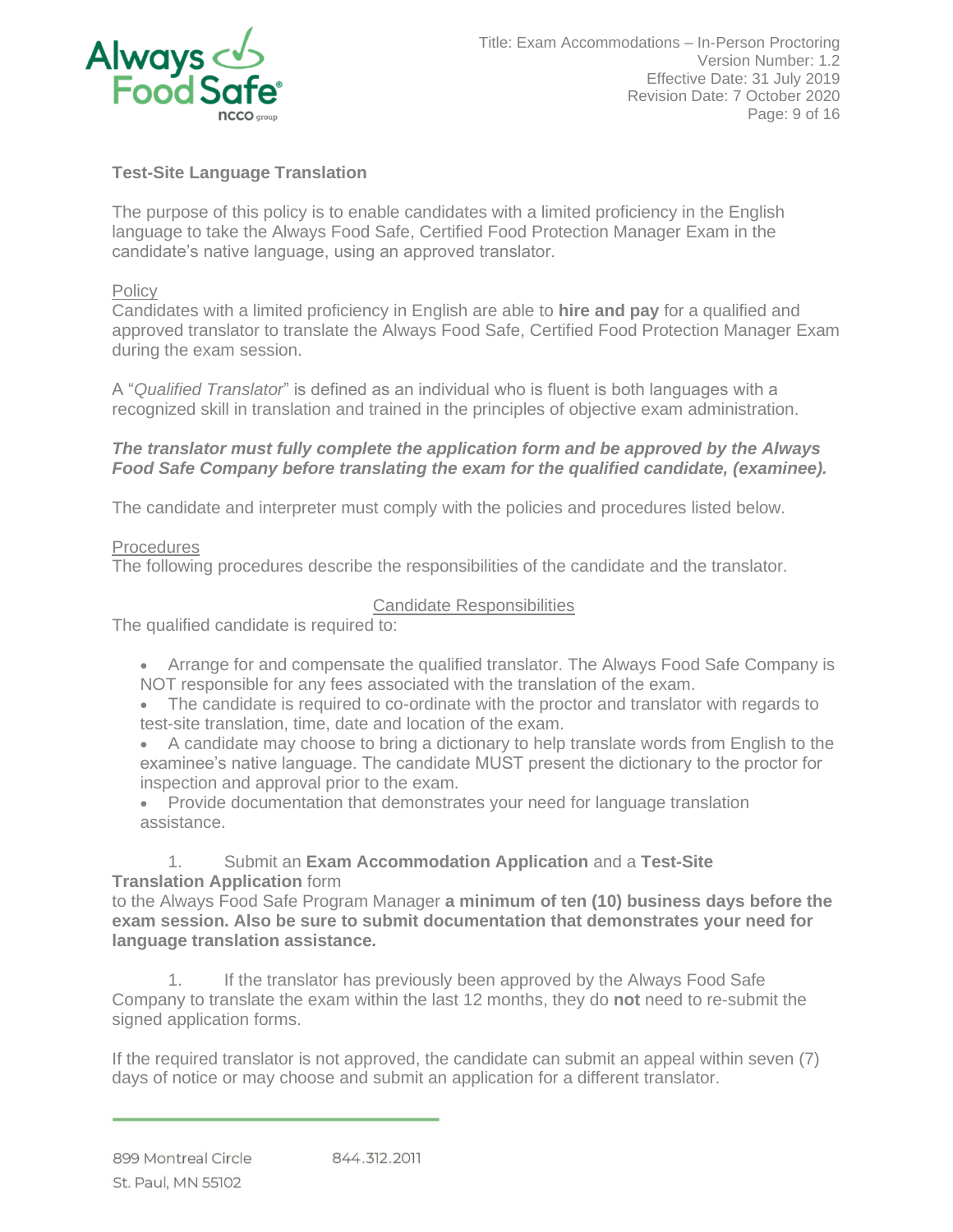

Translator Responsibilities

A candidate must understand what is required of a translator and this should be explained to the translator. The Always Food Safe Company can help with informing the translator of their roles and responsibilities if required.

A translator is expected to:

- Complete and sign the **Test-Site Translation Application**
- Sign a **Confidentiality and Non-Disclosure Agreement**
- Sign a **Conflict of Interest Disclosure** agreement to maintain the security of the exam prior to the examination.
- Be fluent in English and the required translation language.
- Have a recognized skill in language translation.
- Have training in the principles of objective examination administration.
- Have no personal relationship with the examinee, including being a relative, friend, coworker, employer, or employee.
- Not hold current Food Protection Manager Certification.
- Prevent the accommodation from facilitating cheating in any way and demonstrate high ethical values with regards to testing standards.

## A translator **MUST NOT**:

- Discuss the contents of the exam with the candidate.
- Assist the candidate in selecting exam answers.
- Disclose any or all of the contents of the exam, including specific questions and answers.

## **Breach of Test-Site Translation Standards**

Proctors will report any candidate or translator they believe are in breach of the test-site translation standards to The Always Food Safe Company.

Penalties for a breach of standards include:

- Denial or revocation of a candidate's certificate.
- Revocation of a translator's registration.
- If required, restitution of damages caused to The Always Food Safe Company as a result of the action.
- Referral for criminal prosecution, if applicable.

In the event of a breach of standards, at its discretion, The Always Food Safe Company will apply all, some, or none of the penalties and will notify the affected parties in writing.

The Always Food Safe Company will consider a written appeal submitted within seven (7) days of the receipt of penalty notice.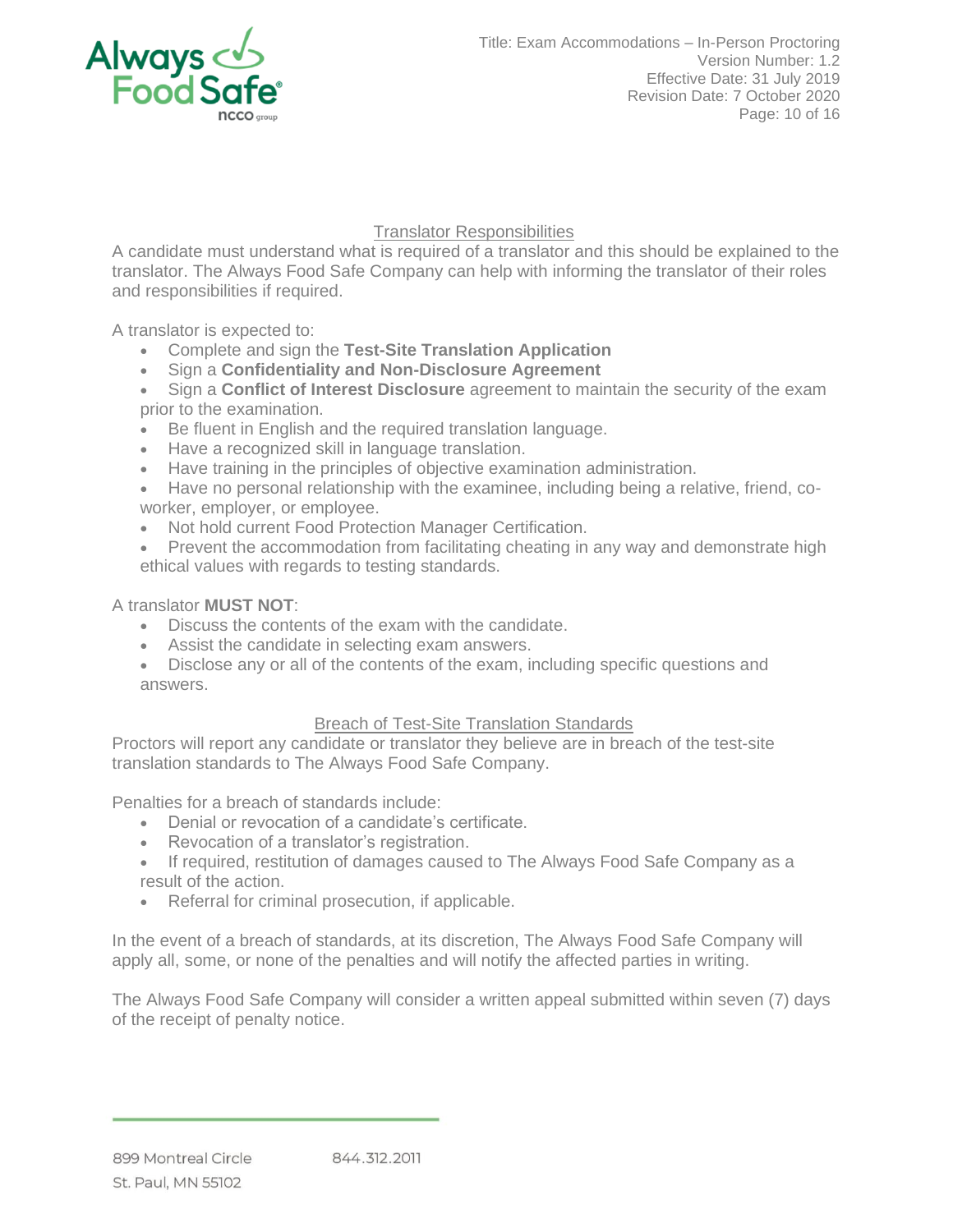

# **Test-Site Translation Application**

Any candidate with a limited proficiency in English may **hire and pay for** a qualified and approved translator to translate The Always Food Safe Company, Certified Food Protection Manager Exam during the exam session.

Please complete this form and submit it to the **Always Food Safe Company at least 10 business days before the exam.**

The Always Food Safe Company will co-ordinate an approved, Always Food Safe Test Administrator selected by the candidate, and respond via e-mail within five business days with an approval, denial, or modification request.

### **Translator Information**

| Full Name:     |
|----------------|
|                |
| Phone Number:  |
|                |
| Email Address: |
|                |

#### **Translator Requirements**

|                                                                                           | Agree | <b>Disagree</b> |
|-------------------------------------------------------------------------------------------|-------|-----------------|
| Fluent in both English and the translation language                                       |       |                 |
| You have no personal relationship with the examinee                                       |       |                 |
| Have a recognized skill in language translation                                           |       |                 |
| You are not a certified Food Protection Manager or<br>have an interest in food protection |       |                 |
| You will not provide cues or assistance to the examinee<br>relating to the exam questions |       |                 |
| You are trained in the principles of objective<br>examination administration              |       |                 |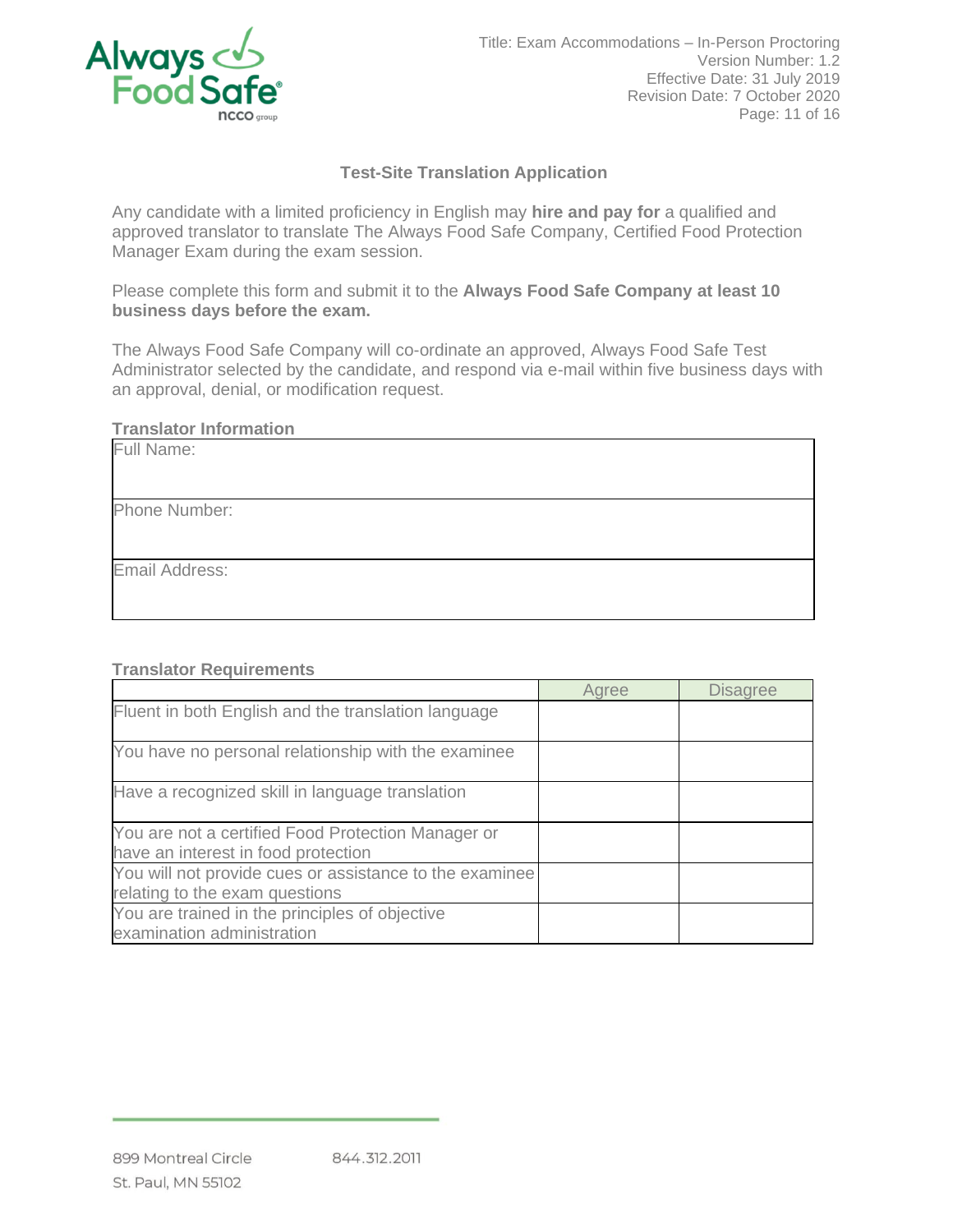

## **Translators are Required to:**

|                                                                                                                                   | Agree | <b>Disagree</b> |
|-----------------------------------------------------------------------------------------------------------------------------------|-------|-----------------|
| Read and sign the Confidentiality & Non-disclosure                                                                                |       |                 |
| Agreement and Conflict of Interest Disclosure                                                                                     |       |                 |
| Attach references that verify their translation<br>credentials                                                                    |       |                 |
| Provide the full translation agreed upon by the proctor,<br>and The Always Food Safe Company, with no additions<br>or detractions |       |                 |
| Prevent the examinee from using this accommodation<br>to cheat                                                                    |       |                 |
| Administer the exam in a separate, private room, free<br>from any distractions                                                    |       |                 |

If the chosen translator is not approved, the examinee may submit an appeal within **seven days of notice** or may choose to submit an application for a different translator.

#### **Translator**

| . . <del>.</del> |  |  |
|------------------|--|--|
| Name (Printed)   |  |  |
| Signature        |  |  |
|                  |  |  |
| Date             |  |  |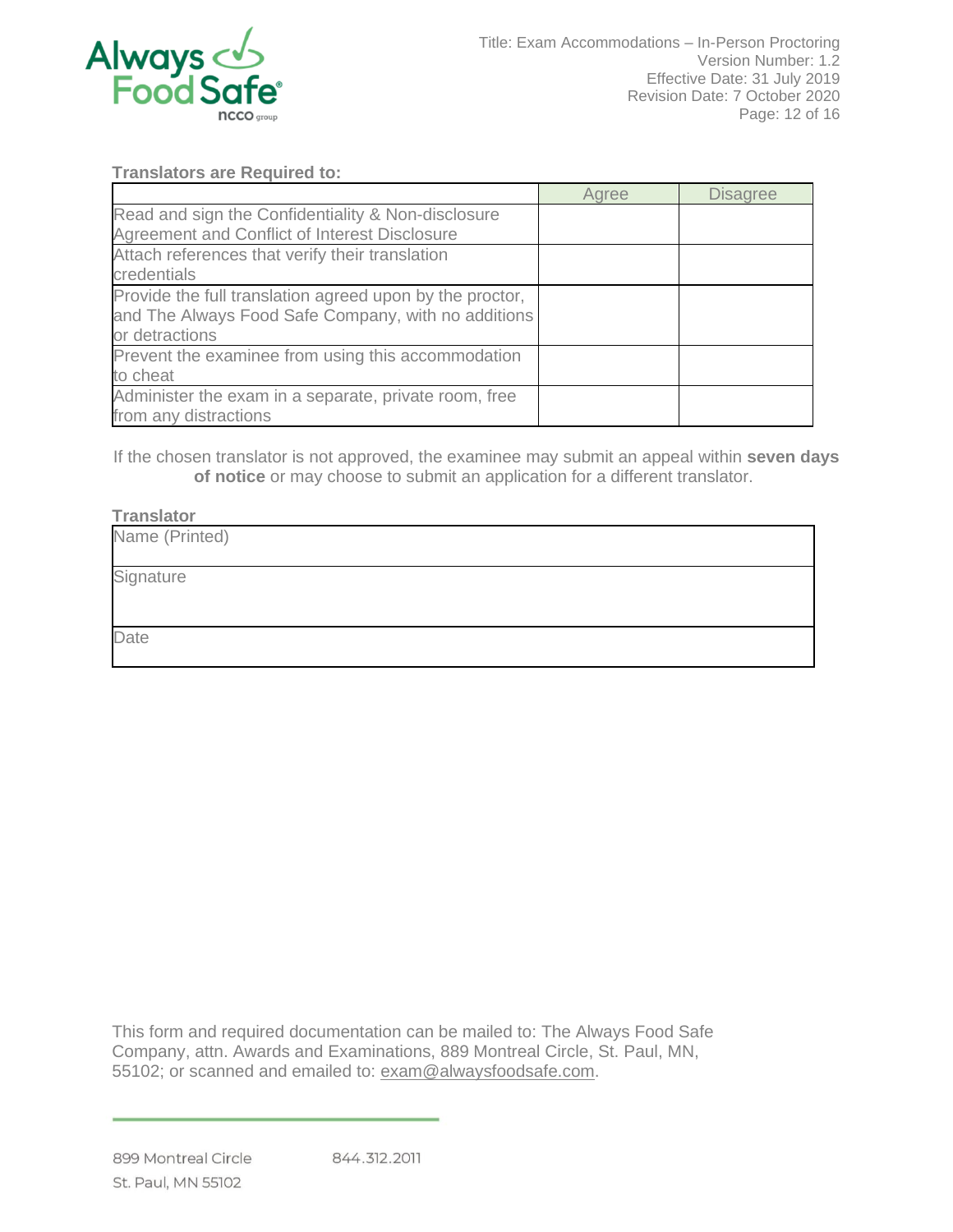

# **Confidentiality & Non-Disclosure Agreement**

This Agreement is effective as of the date below ("Effective Date"), by and between The Always Food Safe Company, LLC, and the person or entity described on the signature page below, therein the ("Assistant").

The Always Food Safe Company and Assistant are referred to herein as "Parties" and individually as "Party."

The Always Food Safe Company and Assistant recognize the need for The Always Food Safe Company to disclose to Assistant certain Confidential Information regarding The Always Food Safe Companies confidential examination materials for the Food Protection Manager examinations to be used only for Assistant providing confidential assistance to applicants taking the examination. ("Purpose") while insuring that such Confidential Information is protected. In consideration of the disclosure of such information by The Always Food Safe Company, the Assistant agrees as follows:

1. Definition. This Agreement shall apply to all Confidential Information disclosed by The Always Food Safe Company to Assistant. "Confidential Information" means non-public information designated by The Always Food Safe Company as being confidential or which, under the circumstances surrounding disclosure, ought to be treated as confidential, including without limitation, examination materials, documents generated by the Assistant in carrying out the Purpose and related documents and information, and includes but is not limited to any verbal, electronic or written information, emails, text messages, materials, items and documents.

2. Nondisclosure and non-use. Assistant agrees to hold said Confidential Information in strict confidence and not to disclose the Confidential Information to any third parties for any reason. Assistant also agrees to use the Confidential Information only for the Purpose stated above. Assistant may not disclose the Confidential Information to anyone, including its employees and contractors without prior written permission of The Always Food Safe Company.

3. Copies and Disassembling. Assistant shall not make copies of any documents containing Confidential Information.

4. Notice of Misappropriation. Assistant shall promptly inform The Always Food Safe Company in writing of any misappropriation, unauthorized use, or disclosure of the Confidential Information and shall cooperate with The Always Food Safe Company in every reasonable way in The Always Food Safe Companies efforts to prevent further disclosure and to obtain possession of the misappropriated Confidential Information.

5. Return of Materials. Upon completion of the Purpose or upon request from The Always Food Safe Company, Assistant shall return to The Always Food Safe Company all documentation, materials and other items containing the Confidential Information and all copies thereof that are in Assistant's possession or control.

6. Ownership, License. Assistant recognizes and agrees that, as between the parties hereto, The Always Food Safe Company is the sole owner of the Confidential Information and that nothing contained in this Agreement shall be construed as granting any rights, by license or otherwise, to Assistant with respect to the Confidential Information or otherwise. Assistant does not own any translation or other document generated by Assistant in connection with this Agreement or otherwise.

7. Term. The obligations herein shall survive any relationship between the parties and continue indefinitely.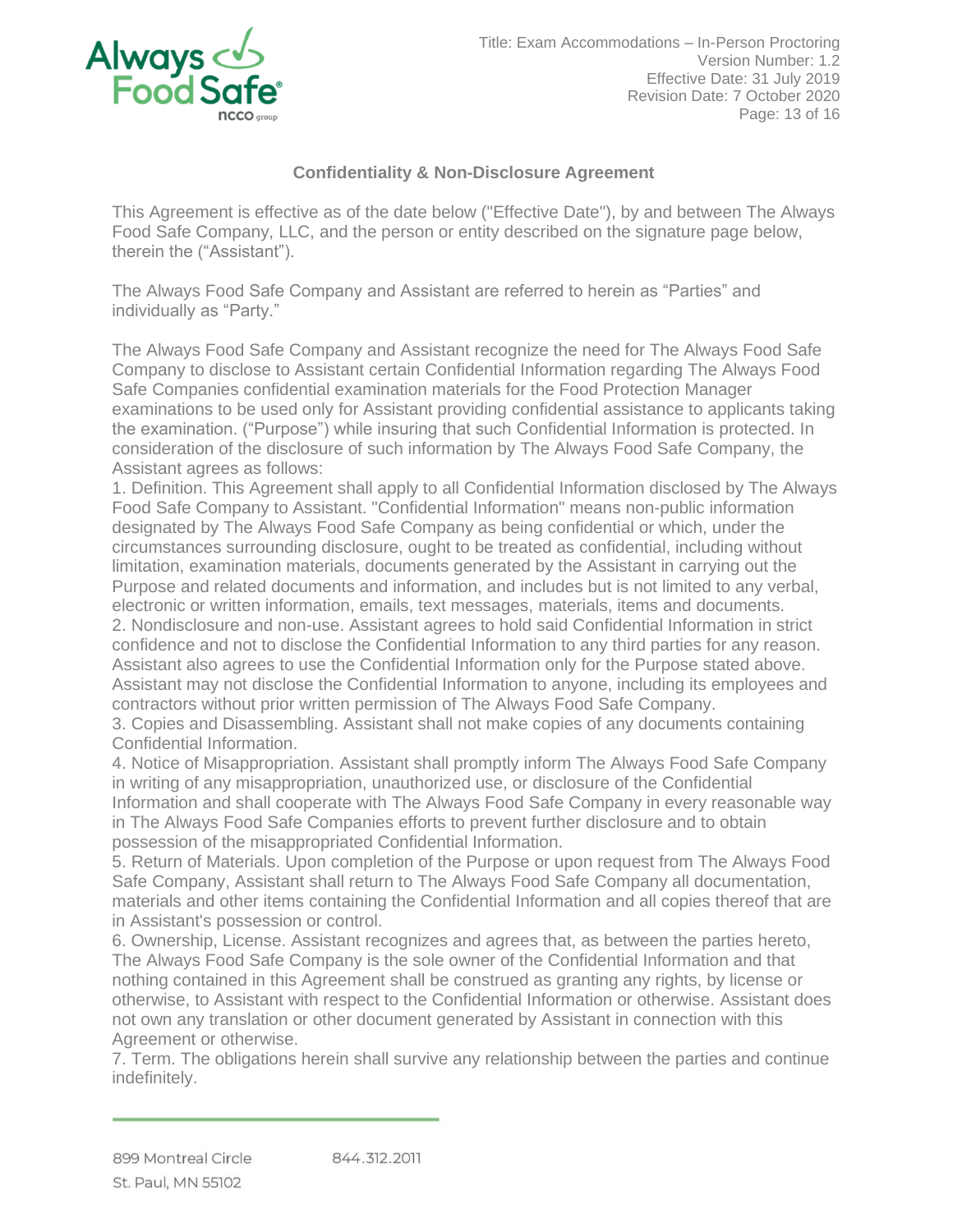

8. Equitable Relief and Fees. Assistant acknowledges that the unauthorized disclosure or use of the Confidential Information could cause irreparable harm and significant injury that may be difficult to ascertain. Accordingly, Assistant agrees that The Always Food Safe Company shall have the right to seek an immediate injunction enjoining any breach of this Agreement, in addition to any other remedies to which it may be entitled including money damages. In any action to enforce this Agreement, the prevailing party will be entitled to its attorney's fees in addition to any other recovery awarded.

9. General Terms. This Agreement shall be binding on the successors and assigns of the parties hereto. This Agreement constitutes the entire agreement of the parties with respect to the subject matter in this Agreement and supersedes all prior oral or written agreements or understandings with respect to that subject matter. This Agreement shall only be modified in writing by document signed by both Assistant and The Always Food Safe Company. This Agreement shall be governed and construed in accordance with the laws of the State of Minnesota, and the parties' consent to exclusive jurisdiction and venue in the state and federal courts having jurisdiction for Minnesota.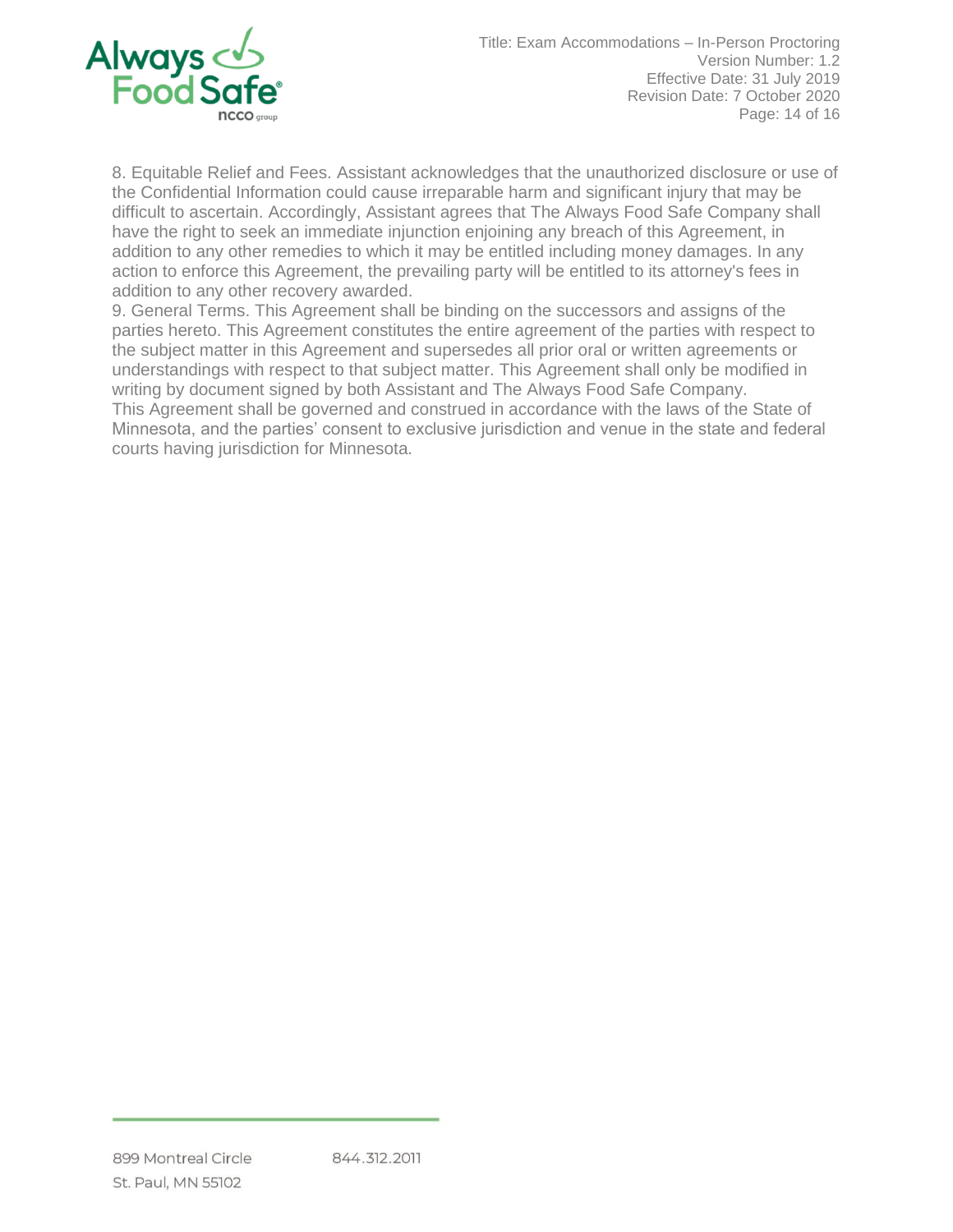

## **Confidentiality & Non-Disclosure Agreement**

| <b>Effective Date:</b> |  |
|------------------------|--|
| Assistant:             |  |
| Signature:             |  |
| <b>Printed Name:</b>   |  |
| Address:               |  |
| Phone Number:          |  |
| Email:                 |  |

**Accepted by** The Always Food Safe Company LLC

| Signature:           |                                             |
|----------------------|---------------------------------------------|
| <b>Printed Name:</b> |                                             |
| Title:               | Responsible Officer (Awards & Examinations) |
| Date:                |                                             |